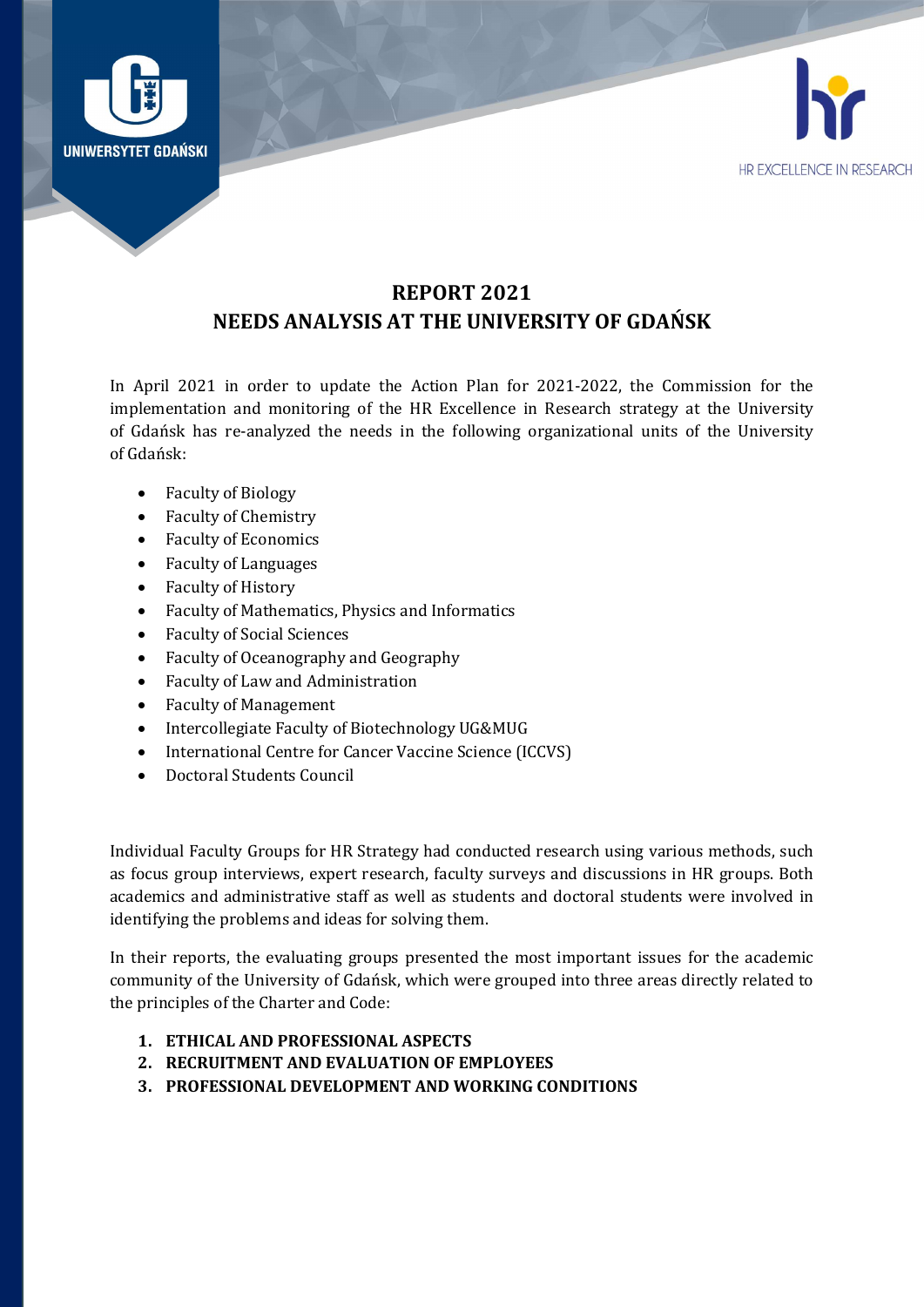#### IDENTIFIED NEEDS BY AREA:

### 1. ETHICAL AND PROFESSIONAL ASPECTS

- Lack of training in the Code of Ethics of the University of Gdańsk Employee and the Code of Ethics of Academic Teachers (especially for young new employees), no control over their observance and sanctions due to scientific misconduct.
- No activities aimed at increasing the sense of community between employees (from different employee groups) and employees and students, taking into account mutual respect (regardless of gender and position).
- The need to increase the exchange of good practices in conducting research and didactic classes with other universities (in the country and abroad), including by encouraging employees to participate in the various activities within the SEA-EU and its follow-up.
- Non-transparent system of awarding prizes, raises and supplements.
- Underestimating the value of didactic work in relation to scientific work and at the same time a large teaching load for people carrying out big scientific projects.
- Pressure of experienced academic staff on young researchers (e.g. imposing topics of papers, insisting on adding names to the publication).
- The disproportion between doctoral students of doctoral studies (old mode) and doctoral students from the Doctoral School, visible in many areas – from scholarship to the possibility of applying for publication support, availability of development programs.
- No administrative assistance on legal matters.
- Unclear and incomprehensible criteria for evaluating projects.
- Need to disseminate and exploit research through open access.
- Lack of access to some prestigious journals.
- Need for greater digitization of periodicals published by the University of Gdańsk.
- Insufficient responsibility for material things (e.g. excessive use of water and light).

## 2. RECRUITMENT AND EVALUATION OF EMPLOYEES

- Lack of a transparent and objective employee evaluation system (e.g. frequent changes, does not take into account mobility, type of competences, certificates, various career paths, non-scientific activities, and keeps employees scientifically ineffective).
- Lack of a transparent recruitment system (e.g. prolonged procedures, excessive number of applications to the Rector, arbitrary employment rules, imprecise evaluation criteria, favoring non-substantive criteria).
- Lack of didactic, scientific and social preparation offered to students and doctoral students.
- Unreliable student surveys regarding the teaching activities of employees.
- No graduate hiring program.
- No career path for technical employees.

### 3. PROFESSIONAL DEVELOPMENT AND WORKING CONDITIONS

 Lack of professional career counseling/mentoring for employees at various stages of their scientific careers, students and doctoral students.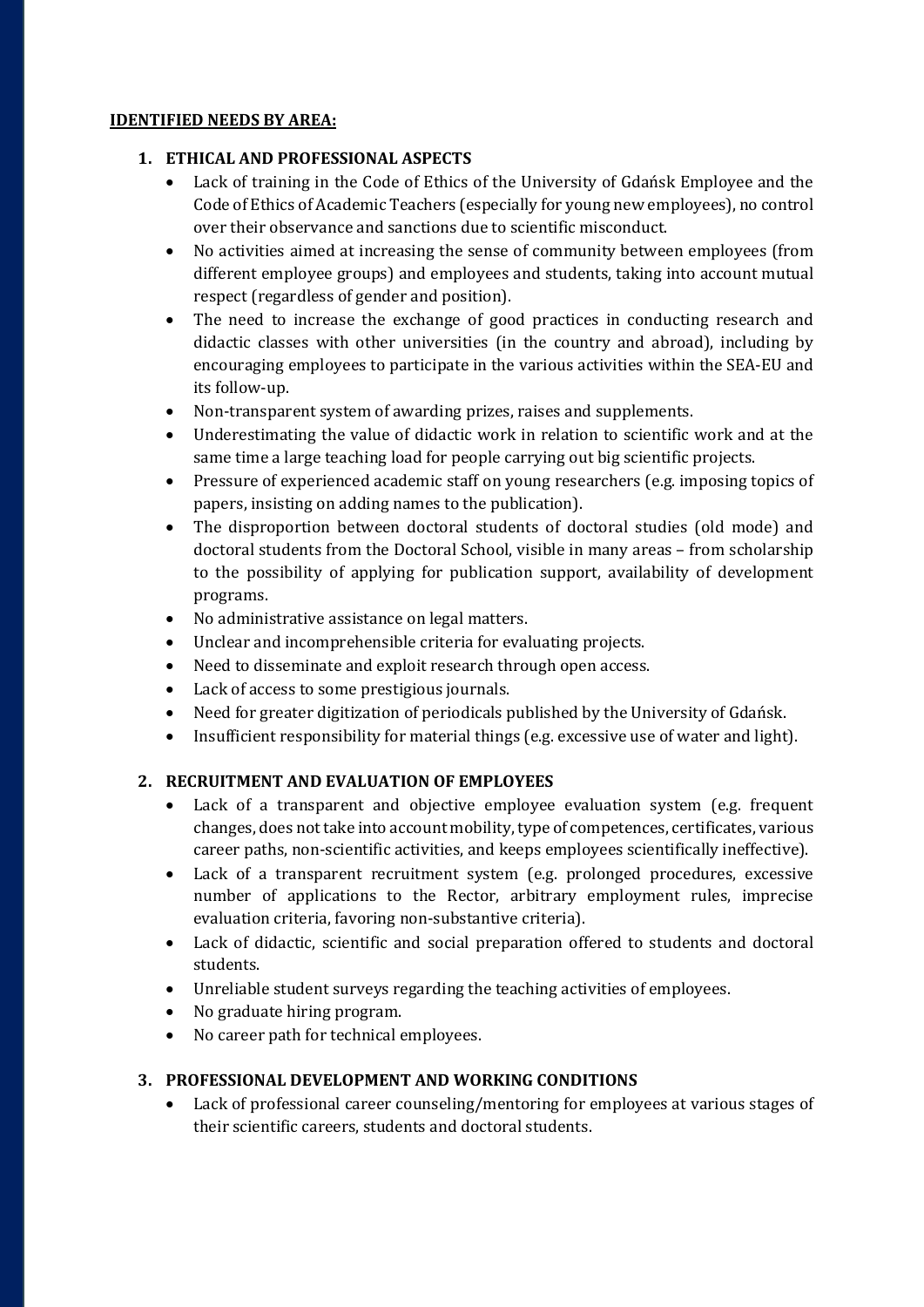- Lack of training or information about training and the need to expand the offer for both employees and doctoral students (not very diverse, often limited places and short registration time).
- No funding for courses and training for doctoral students organized by external institutions.
- Lack of a transparent system of financial incentives, based on clear procedures and adapted to each level of the academic community (applies in particular to publishing achievements, popularization and commercialization of research results, but also raising non-academic qualifications or conducting classes in a foreign language).
- No central information flow management system (e.g. multiple filling in of the same form, no efficient electronic communication between employees and the central administration, no electronic signature).
- The problem of shifting administrative duties belonging to the central administration onto academic teachers.
- Insufficient help from the university administration in preparing grant applications (no real support) and in running projects in general.
- Lack of knowledge about the equipment (laboratory, computer and visual equipment) located in the units and not very clear rules for making it available (especially for young researchers).
- Problems with purchasing reagents, equipment, etc. (long procurement procedures, administrative bureaucracy).
- No real anti-mobbing activities and gender equalization at the University of Gdańsk (e.g. training, reporting protection policy, impartial support).
- Too little recognition of the unit with competences and the causative power necessary to help in resolving conflict situations.
- Inefficient use of mailing (it happens that information is not sent this way at all or it is sent from several different addresses [repeated], no newsletter about new competitions, trainings, etc.).
- Lack of a person dedicated to managing the UG website and the Knowledge Base in the IT center, a general problem in contacts with IT specialists.
- No career development opportunities for PhD holders.
- No financing program for teaching activities.
- Problems in communication between employees, doctoral students, students who do not speak Polish and the administration – lack of English-speaking people in key departments dealing with formal/official matters and official translations of documents.
- No employee portal and no mailing (including notices, ordinances) in English.
- Omitting foreign-speaking employees in the training offer.
- No Polish language courses for foreign-speaking employees.
- The need for a "support desk" solution for foreign-speaking employees.
- Lack of linguistic support in activities related to international cooperation, publishing in international magazines (e.g. translations and linguistic proofreading of publications, agreements).
- Lack of support in activities related to international cooperation (e.g. excessive bureaucracy in concluding inter-university agreements, insufficient visibility of international achievements of researchers on websites).